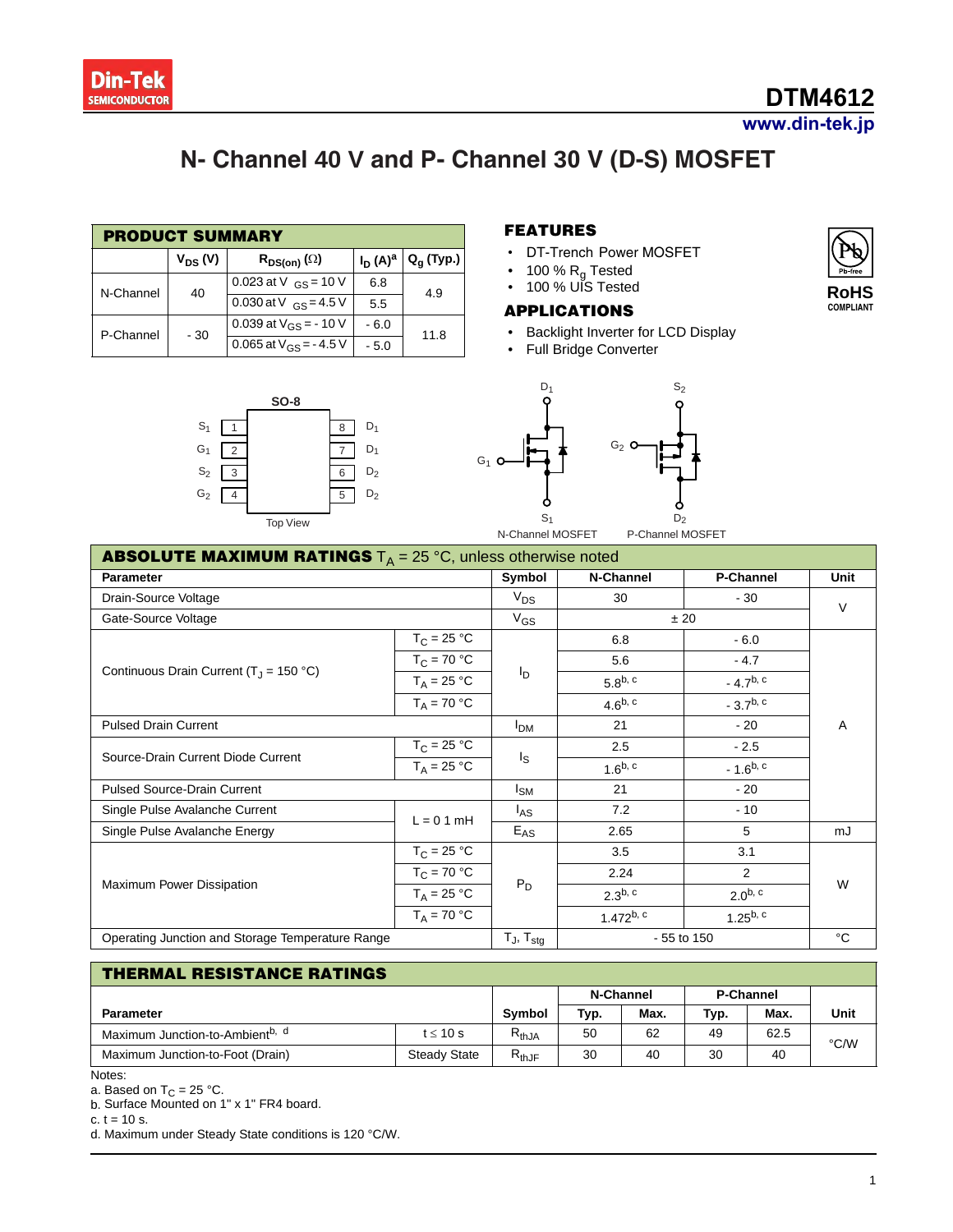# **DTM4612**

### **www.din-tek.jp**

| <b>SPECIFICATIONS</b> $T_{\text{J}} = 25 \text{ °C}$ , unless otherwise noted |                             |                                                                                   |                 |        |                   |         |       |  |
|-------------------------------------------------------------------------------|-----------------------------|-----------------------------------------------------------------------------------|-----------------|--------|-------------------|---------|-------|--|
| <b>Parameter</b>                                                              | Symbol                      | <b>Test Conditions</b>                                                            |                 |        | Typ. <sup>a</sup> | Max.    | Unit  |  |
| <b>Static</b>                                                                 |                             |                                                                                   |                 |        |                   |         |       |  |
| Drain-Source Breakdown Voltage                                                | $V_{DS}$                    | $V_{GS} = 0$ V, $I_D = 250$ µA                                                    | N-Ch            | 40     |                   |         | V     |  |
|                                                                               |                             | $V_{GS} = 0$ V, $I_D = -250$ $\mu A$                                              | P-Ch            | $-30$  |                   |         |       |  |
|                                                                               |                             | $I_D = 250 \mu A$                                                                 | N-Ch            |        | 44                |         |       |  |
| V <sub>DS</sub> Temperature Coefficient                                       | $\Delta V_{DS}/T_J$         | $I_D = -250 \mu A$                                                                | P-Ch            |        | - 42              |         |       |  |
|                                                                               |                             | $I_D = 250 \mu A$                                                                 | N-Ch            |        | $-5.5$            |         | mV/°C |  |
| V <sub>GS(th)</sub> Temperature Coefficient                                   | $\Delta V_{GS(th)}/T_J$     | $II_D = -250 \mu A$                                                               | P-Ch            |        | 4.6               |         |       |  |
|                                                                               |                             | $V_{DS} = V_{GS}$ , $I_D = 250 \mu A$                                             | N-Ch            | 1.4    |                   | 3.0     |       |  |
| Gate Threshold Voltage                                                        | $V_{GS(th)}$                | $V_{DS} = V_{GS}$ , $I_D = -250 \mu A$                                            | P-Ch            | $-1.2$ |                   | - 2.5   | V     |  |
|                                                                               |                             | $V_{DS} = 0$ V, $V_{GS} = \pm 20$ V                                               | N-Ch            |        |                   | 100     |       |  |
| Gate-Body Leakage                                                             | I <sub>GSS</sub>            |                                                                                   | P-Ch            |        |                   | $-100$  | nA    |  |
|                                                                               |                             | $V_{DS}$ = 32 V, $V_{GS}$ = 0 V                                                   | N-Ch            |        |                   | 1       |       |  |
|                                                                               |                             | $V_{DS}$ = - 30 V, V <sub>GS</sub> = 0 V                                          | P-Ch            |        |                   | $-1$    | μA    |  |
| Zero Gate Voltage Drain Current                                               | <b>I</b> <sub>DSS</sub>     | $V_{DS}$ = 32 V, $V_{GS}$ = 0 V, T <sub>J</sub> = 55 °C                           | N-Ch            |        |                   | 10      |       |  |
|                                                                               |                             | $V_{DS}$ = - 30 V, V <sub>GS</sub> = 0 V, T <sub>J</sub> = 55 °C                  | P-Ch            |        |                   | $-10$   |       |  |
|                                                                               | $I_{D(0n)}$                 | $V_{DS}$ = 5 V, $V_{GS}$ = 10 V                                                   | N-Ch            | 10     |                   |         | Α     |  |
| On-State Drain Current <sup>b</sup>                                           |                             | $V_{DS}$ = - 5 V, V <sub>GS</sub> = - 10 V                                        | P-Ch            | $-10$  |                   |         |       |  |
| Drain-Source On-State Resistance <sup>b</sup>                                 | $R_{DS(on)}$                | $V_{GS}$ = 10 V, $I_D$ = 3 A                                                      | N-Ch            |        | 0.023             | 0.028   | Ω     |  |
|                                                                               |                             | $V_{GS}$ = - 10 $\overline{V}$ , $I_D$ = - 3 A                                    | P-Ch            |        | 0.039             | 0.047   |       |  |
|                                                                               |                             | $V_{GS}$ = 4.5 V, $I_D$ = 2 A                                                     | N-Ch            |        | 0.030             | 0.036   |       |  |
|                                                                               |                             | $V_{GS}$ = - 4.5 V, $I_D$ = - 2 A                                                 | P-Ch            |        | 0.065             | 0.075   |       |  |
|                                                                               | $g_{fs}$                    | $V_{DS}$ = 15 V, $I_D$ = 5 A                                                      | N-Ch            |        | 21                |         |       |  |
| Forward Transconductance <sup>b</sup>                                         |                             | $V_{DS}$ = - 15 V, $I_D$ = - 5 A                                                  | P-Ch            |        | 14                |         | S     |  |
| <b>Dynamic<sup>a</sup></b>                                                    |                             |                                                                                   |                 |        |                   |         |       |  |
| Input Capacitance                                                             | $\mathsf{C}_{\mathsf{iss}}$ |                                                                                   | N-Ch            |        | 720               |         |       |  |
|                                                                               |                             | N-Channel<br>$V_{DS}$ = 20 V, $V_{GS}$ = 0 V, f = 1 MHz                           | P-Ch            |        | 970               |         |       |  |
| Output Capacitance                                                            | $\mathrm{C_{oss}}$          |                                                                                   | N-Ch            |        | 81                |         | pF    |  |
|                                                                               |                             | P-Channel                                                                         | P-Ch            |        | 120               |         |       |  |
| Reverse Transfer Capacitance                                                  | $\mathbf{C}_{\text{rss}}$   | $V_{DS}$ = - 20 V, $V_{GS}$ = 0 V, f = 1 MHz                                      | N-Ch            |        | 21                |         |       |  |
|                                                                               |                             | $V_{DS}$ = 20 V, $V_{GS}$ = 10 V, $I_D$ = 5 A                                     | P-Ch            |        | 95                |         |       |  |
|                                                                               |                             |                                                                                   | N-Ch            |        | 10.3              | 20      |       |  |
| <b>Total Gate Charge</b>                                                      | $Q_g$                       | $V_{DS}$ = - 20 V, V <sub>GS</sub> = - 10 V, I <sub>D</sub> = - 5 A               | P-Ch            |        | 25                | 38      |       |  |
|                                                                               |                             | N-Channel                                                                         | $N$ -Ch<br>P-Ch |        | 4.9<br>11.8       | y<br>18 |       |  |
|                                                                               | $Q_{gs}$                    | $V_{DS}$ = 20 V, $V_{GS}$ = 4.5 V I <sub>D</sub> = 5 A                            | N-Ch            |        | 1.5               |         | nC    |  |
| Gate-Source Charge                                                            |                             |                                                                                   | P-Ch            |        | 3.0               |         |       |  |
|                                                                               | $\mathsf{Q}_{\mathsf{gd}}$  | P-Channel<br>$V_{DS}$ = - 20 V, V <sub>GS</sub> = - 4.5 V, I <sub>D</sub> = - 5 A | N-Ch            |        | 1.7               |         |       |  |
| Gate-Drain Charge                                                             |                             |                                                                                   | P-Ch            |        | 5.2               |         |       |  |
|                                                                               |                             |                                                                                   | N-Ch            | 0.5    | 2.0               | 4.5     |       |  |
| Gate Resistance                                                               | $R_{g}$                     | $f = 1$ MHz                                                                       | P-Ch            | 1.0    | 5.5               | 11      | Ω     |  |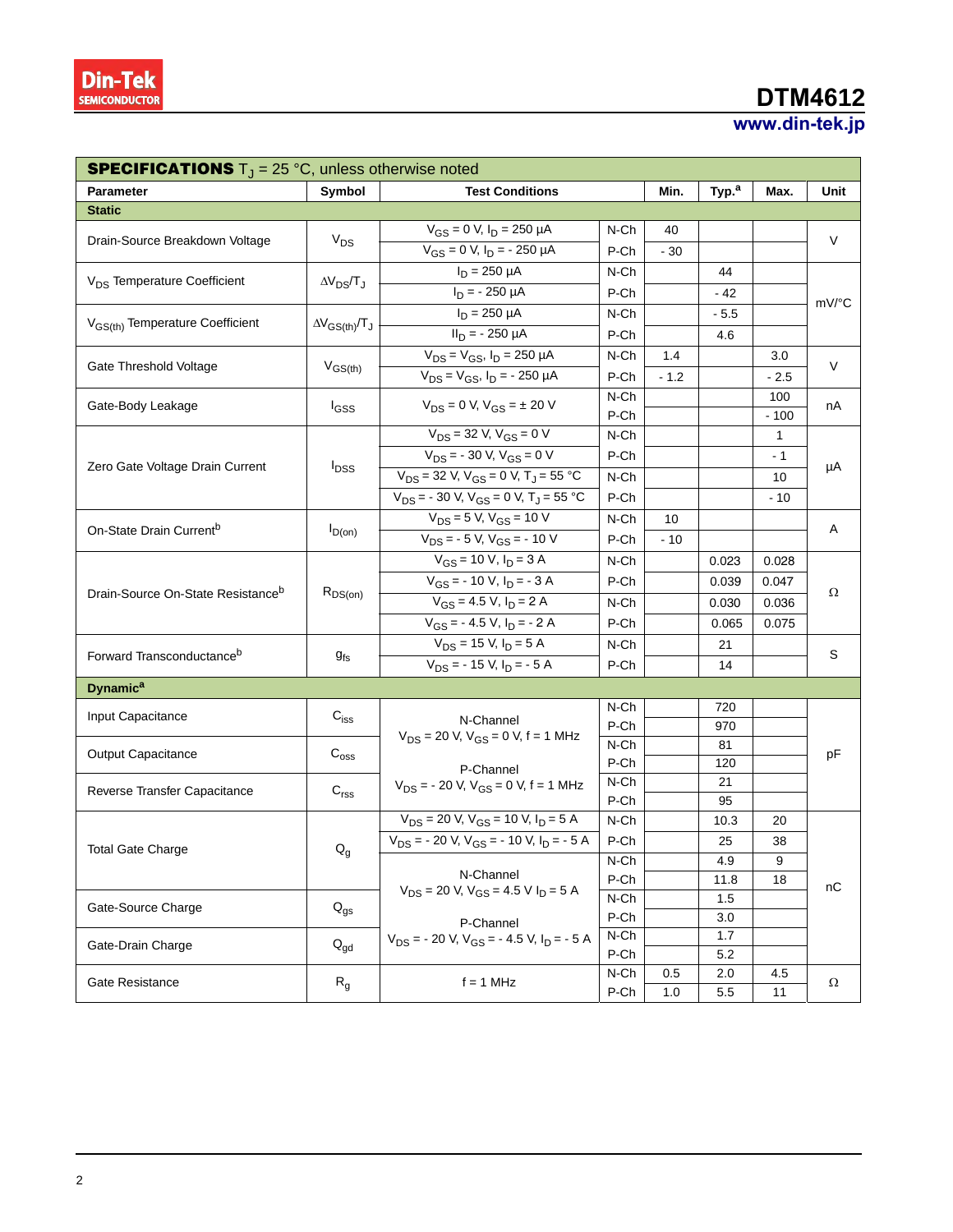# **DTM4612**

# **www.din-tek.jp**

| <b>SPECIFICATIONS</b> $T_J = 25 \degree C$ , unless otherwise noted |                                  |                                                                |         |      |                   |        |      |  |
|---------------------------------------------------------------------|----------------------------------|----------------------------------------------------------------|---------|------|-------------------|--------|------|--|
| <b>Parameter</b>                                                    | <b>Test Conditions</b><br>Symbol |                                                                |         | Min. | Typ. <sup>a</sup> | Max.   | Unit |  |
| <b>Dynamic<sup>a</sup></b>                                          |                                  |                                                                |         |      |                   |        |      |  |
| Turn-On Delay Time                                                  | $t_{d(on)}$                      |                                                                | N-Ch    |      | 8                 | 15     |      |  |
|                                                                     |                                  | N-Channel<br>$V_{DD}$ = 20 V, R <sub>L</sub> = 4 $\Omega$      | P-Ch    |      | $\overline{7}$    | 14     |      |  |
| <b>Rise Time</b>                                                    | $t_{r}$                          | $I_D \cong 5$ A, $V_{GEN} = 10$ V, R <sub>q</sub> = 1 $\Omega$ | N-Ch    |      | 11                | 20     |      |  |
|                                                                     |                                  |                                                                | P-Ch    |      | 12                | 24     |      |  |
| Turn-Off Delay Time                                                 | $t_{d(off)}$                     | P-Channel                                                      | $N$ -Ch |      | 17                | 30     |      |  |
|                                                                     |                                  | $V_{DD}$ = - 20 V, R <sub>1</sub> = 4 $\Omega$                 | P-Ch    |      | 30                | 60     |      |  |
| Fall Time                                                           | t <sub>f</sub>                   | $I_D \approx -5$ A, $V_{GEN} = -10$ V, $R_q = 1$ $\Omega$      | N-Ch    |      | 10                | 18     |      |  |
|                                                                     |                                  |                                                                | P-Ch    |      | 9                 | 18     | ns   |  |
| Turn-On Delay Time                                                  | $t_{d(on)}$                      |                                                                | N-Ch    |      | 18                | 30     |      |  |
|                                                                     |                                  | N-Channel<br>$V_{DD} = 20 V, R_L = 4 \Omega$                   | P-Ch    |      | 44                | 80     |      |  |
| <b>Rise Time</b>                                                    | $t_{r}$                          | $I_D \cong 5$ A, $V_{GEN} = 4.5$ V, $R_q = 1$ $\Omega$         | N-Ch    |      | 18                | 30     |      |  |
|                                                                     |                                  |                                                                | P-Ch    |      | 33                | 50     |      |  |
| Turn-Off Delay Time                                                 | $t_{d(Off)}$                     | P-Channel                                                      | N-Ch    |      | 16                | 30     |      |  |
|                                                                     |                                  | $V_{DD}$ = - 20 V, R <sub>1</sub> = 4 $\Omega$                 | P-Ch    |      | 28                | 60     |      |  |
| Fall Time                                                           | $t_{\rm f}$                      | $I_D \approx -5$ A, $V_{GEN} = -4.5$ V, $R_q = 1$ $\Omega$     | N-Ch    |      | 12                | 20     |      |  |
|                                                                     |                                  |                                                                | P-Ch    |      | 13                | 25     |      |  |
| <b>Drain-Source Body Diode Characteristics</b>                      |                                  |                                                                |         |      |                   |        |      |  |
| Continuous Source-Drain Diode Current                               | $I_{\rm S}$                      | $T_C = 25 °C$                                                  | $N$ -Ch |      |                   | 2.5    | Α    |  |
|                                                                     |                                  |                                                                | P-Ch    |      |                   | $-2.5$ |      |  |
| Pulse Diode Forward Current <sup>a</sup>                            | $I_{SM}$                         |                                                                | N-Ch    |      |                   | 20     |      |  |
|                                                                     |                                  |                                                                | P-Ch    |      |                   | $-20$  |      |  |
|                                                                     | $V_{SD}$                         | $I_S = 1.6 A$                                                  | N-Ch    |      | 0.75              | 1.2    | V    |  |
| <b>Body Diode Voltage</b>                                           |                                  | $I_S = -1.6 A$                                                 | P-Ch    |      | $-0.76$           | $-1.2$ |      |  |
| Body Diode Reverse Recovery Time                                    | $t_{rr}$                         | N-Ch<br>P-Ch                                                   |         |      | 20                | 30     |      |  |
|                                                                     |                                  |                                                                |         |      | 26                | 50     | ns   |  |
| Body Diode Reverse Recovery Charge                                  | $Q_{rr}$                         | N-Channel                                                      | N-Ch    |      | 14                | 25     | nС   |  |
|                                                                     |                                  | $I_F = 2$ A, dl/dt = 100 A/µs, T <sub>J</sub> = 25 °C          | P-Ch    |      | 18.5              | 35     |      |  |
| Reverse Recovery Fall Time                                          | $t_{a}$                          | P-Channel                                                      | N-Ch    |      | 15                |        | ns   |  |
|                                                                     |                                  | $I_F = -2 A$ , dl/dt = -100 A/us, T <sub>J</sub> = 25 °C       | P-Ch    |      | 12.5              |        |      |  |
| Reverse Recovery Rise Time                                          |                                  |                                                                | N-Ch    |      | 6                 |        |      |  |
|                                                                     | $t_{b}$                          |                                                                | P-Ch    |      | 13.5              |        |      |  |

Notes:

a. Guaranteed by design, not subject to production testing.

b. Pulse test; pulse width  $\leq 300$  µs, duty cycle  $\leq 2$  %.

*Stresses beyond those listed under "Absolute Maximum Ratings" may cause permanent damage to the device. These are stress ratings only, and functional operation* of the device at these or any other conditions beyond those indicated in the operational sections of the specifications is not implied. Exposure to absolute maximum<br>rating conditions for extended periods may affect device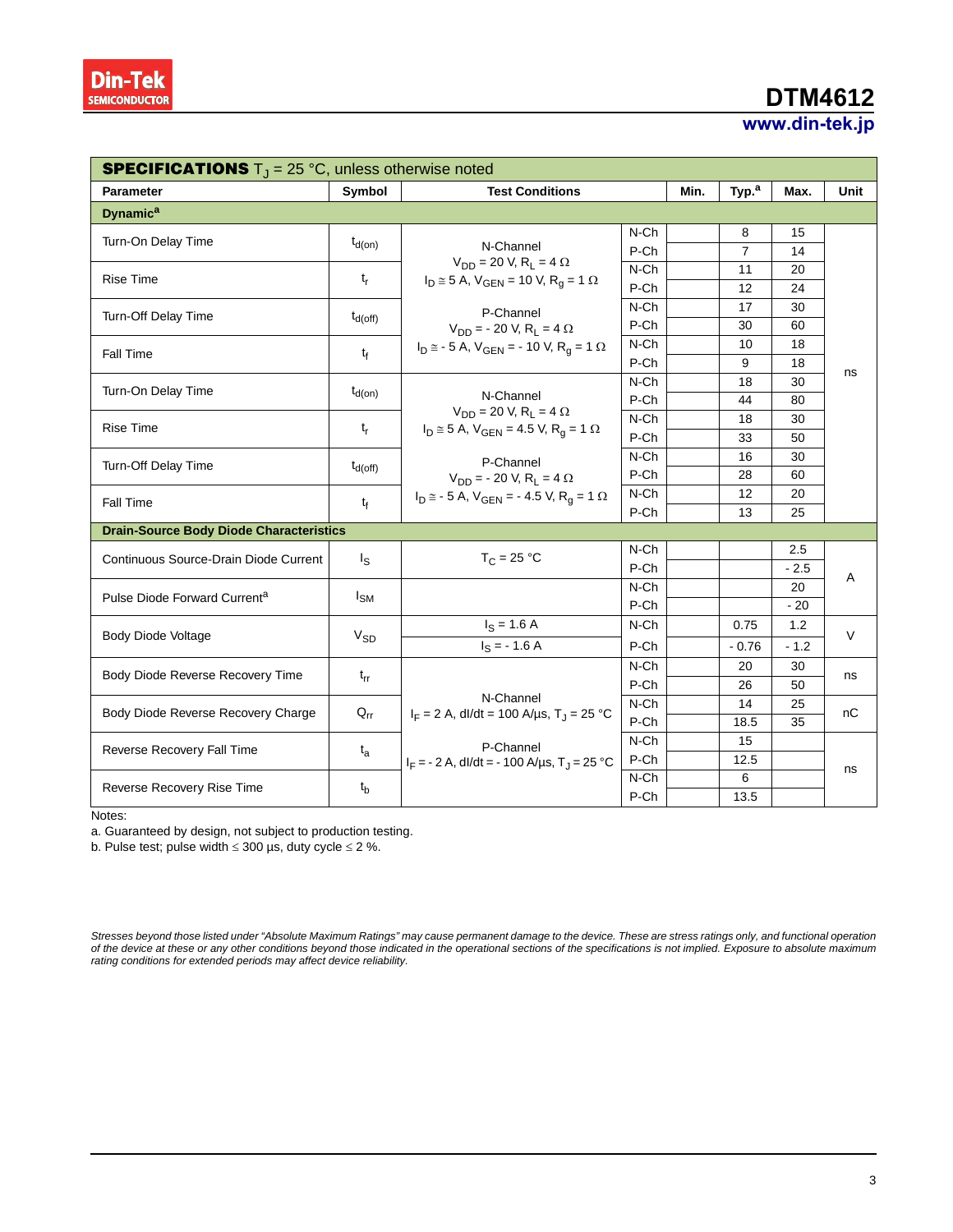



### **N-CHANNEL TYPICAL CHARACTERISTICS** 25 °C, unless otherwise noted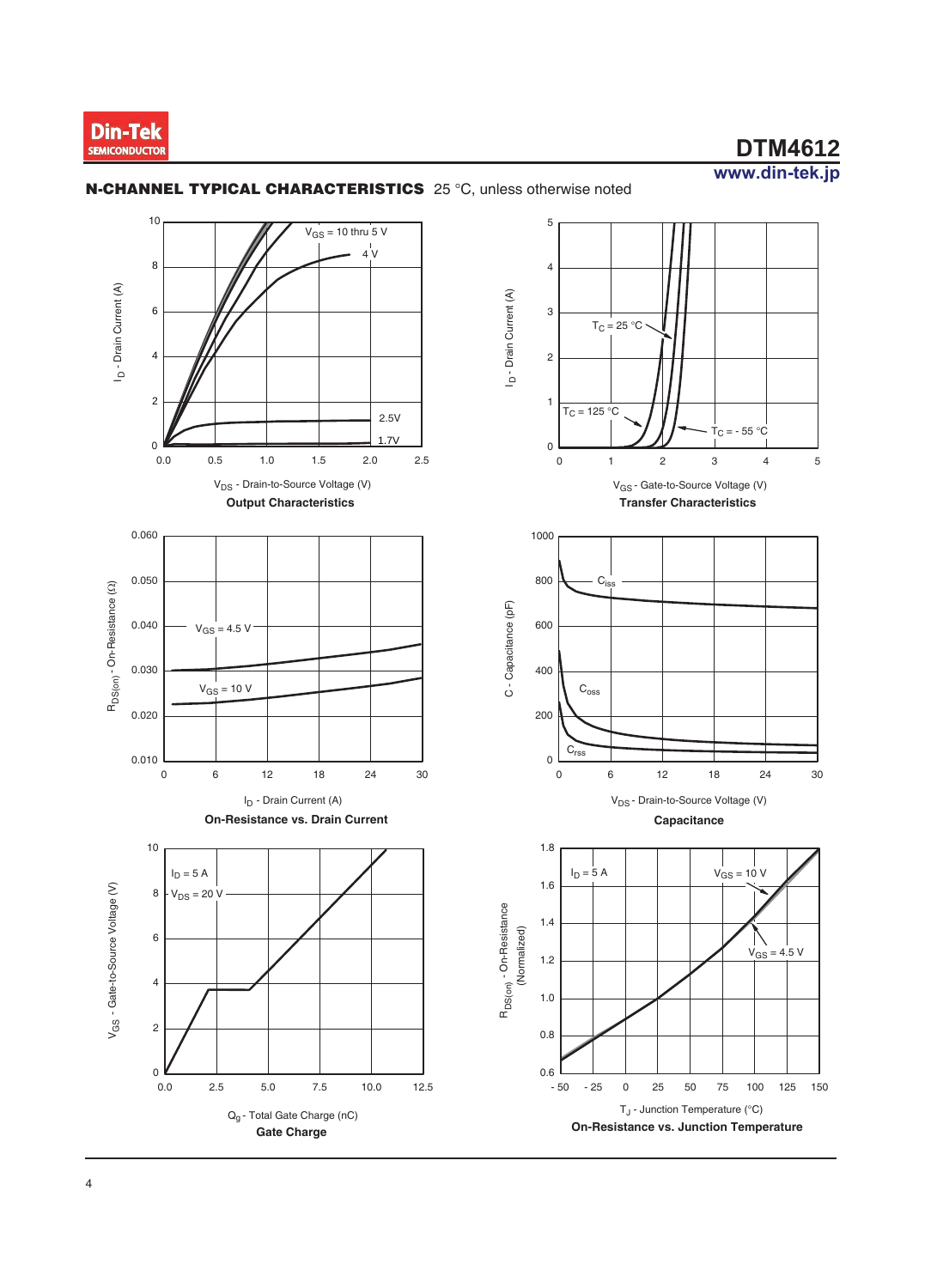

 $I_D = 5A$ 



1

0.01

 $T_A = 25 °C$ <br>Single Pulse

0.1

 $\bar{e}$ 

#### **N-CHANNEL TYPICAL CHARACTERISTICS** 25 °C, unless otherwise noted



**Single Pulse Power, Junction-to-Ambient**

Time (s)



**Safe Operating Area, Junction-to-Ambient** V<sub>DS</sub> - Drain-to-Source Voltage (V) \*  $V_{GS}$  > minimum  $V_{GS}$  at which  $r_{DS(on)}$  is specified 0.1 1 10 100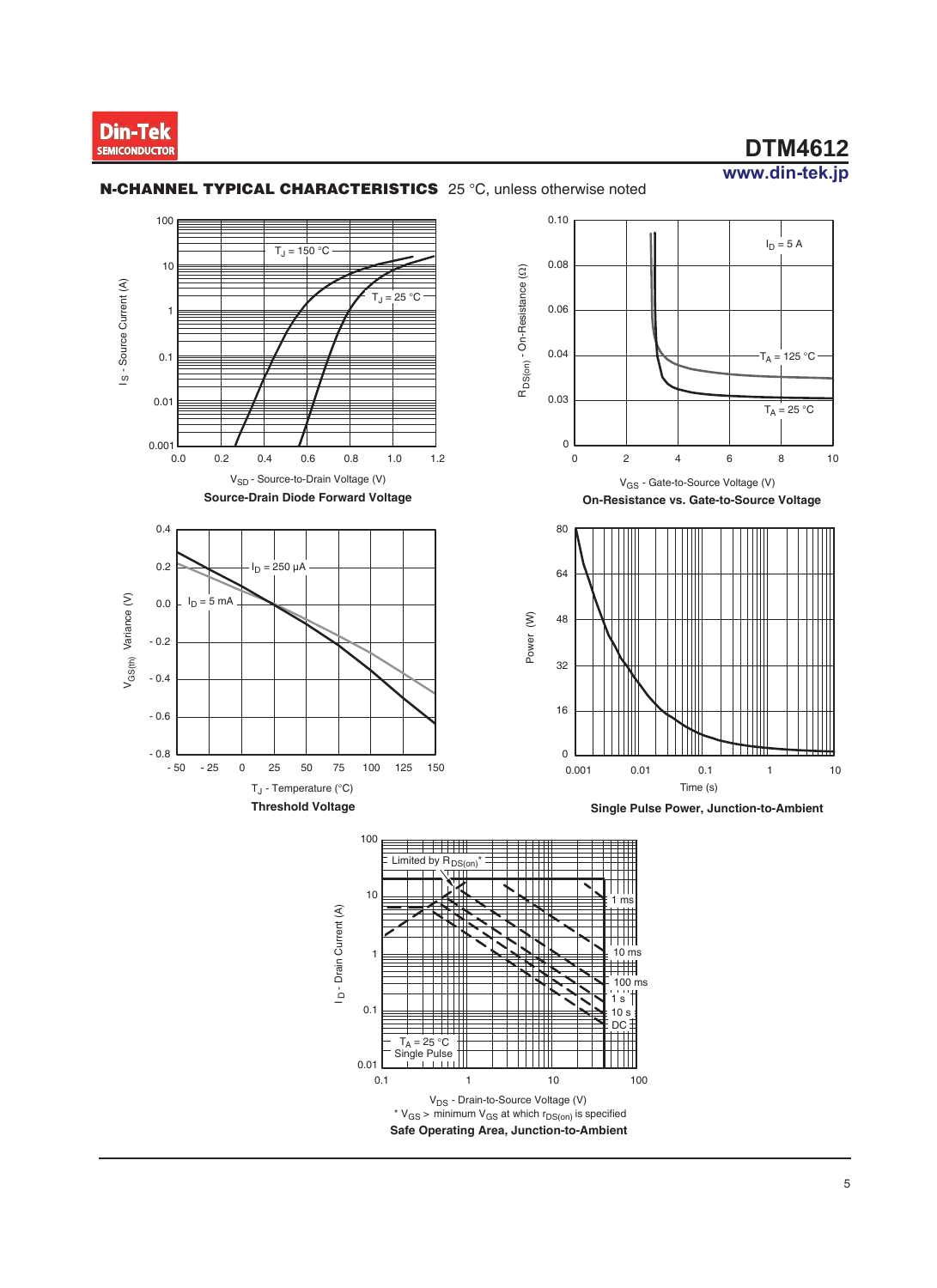

#### **N-CHANNEL TYPICAL CHARACTERISTICS** 25 °C, unless otherwise noted



\* The power dissipation P<sub>D</sub> is based on T<sub>J(max)</sub> = 150 °C, using junction-to-case thermal resistance, and is more useful in settling the upper dissipation limit for cases where additional heatsinking is used. It is used to determine the current rating, when this rating falls below the package limit.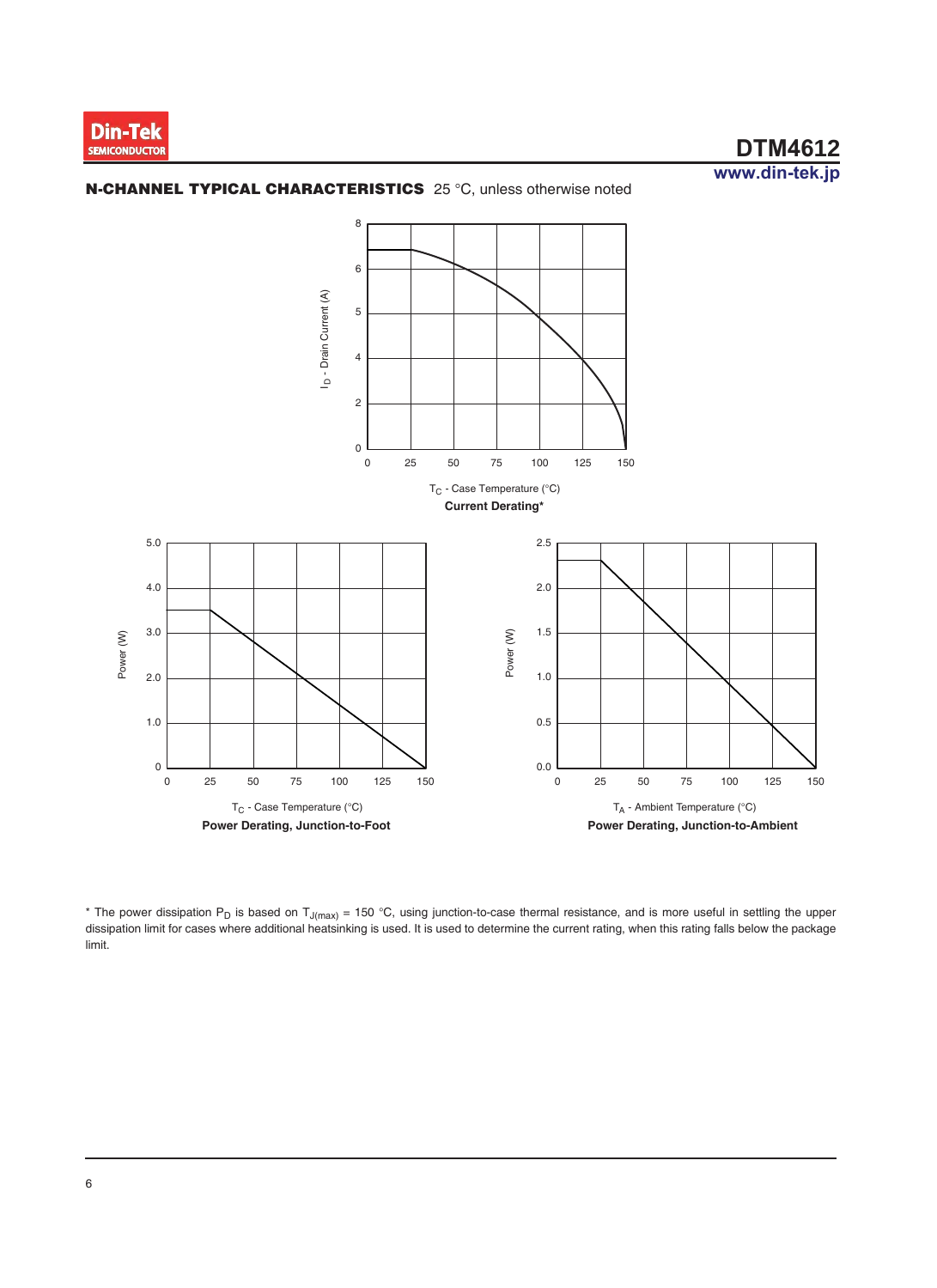



#### **N-CHANNEL TYPICAL CHARACTERISTICS** 25 °C, unless otherwise noted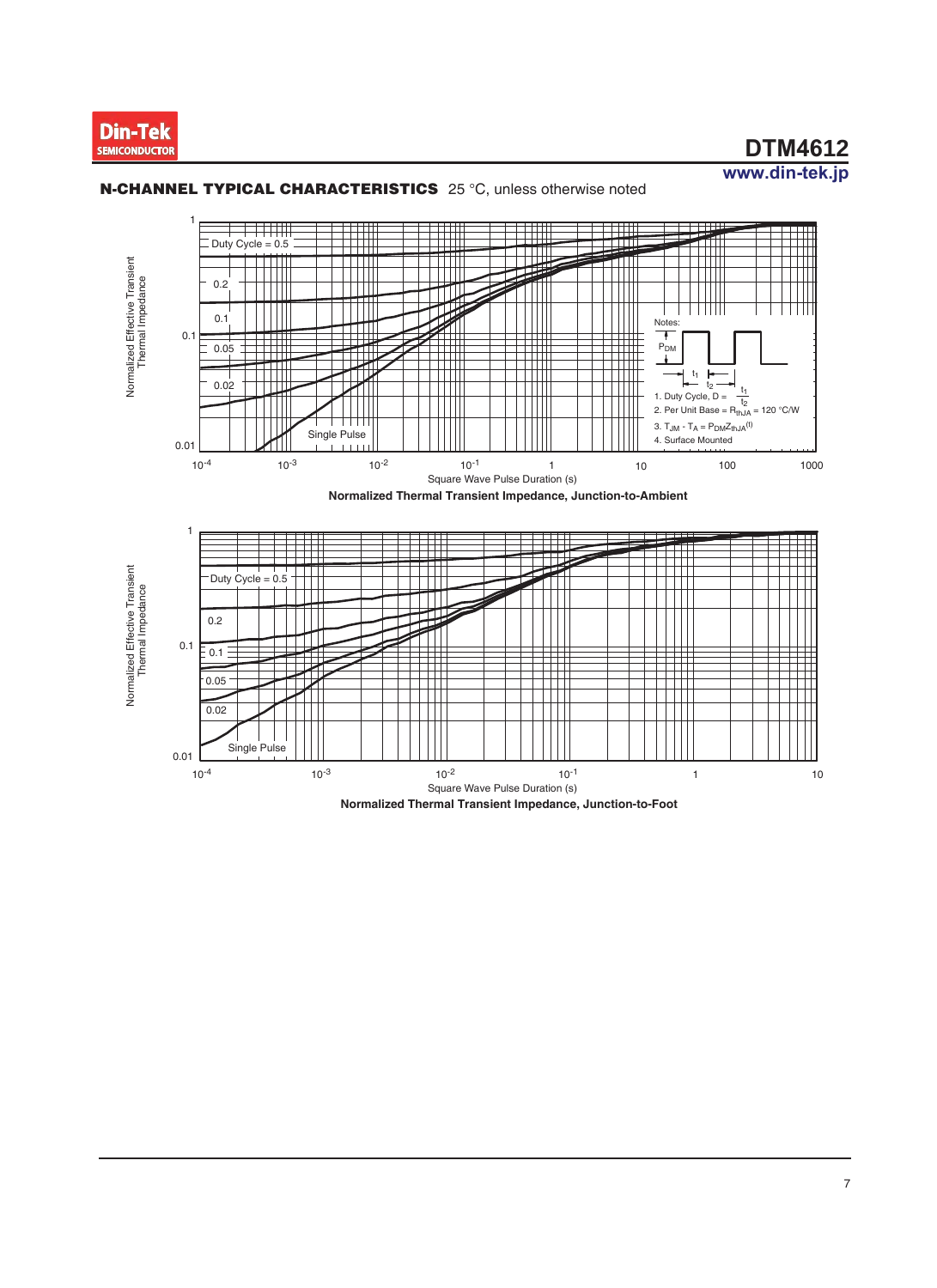## **www.din-tek.jp DTM4612**

### **P-CHANNEL TYPICAL CHARACTERISTICS** 25 °C, unless otherwise noted

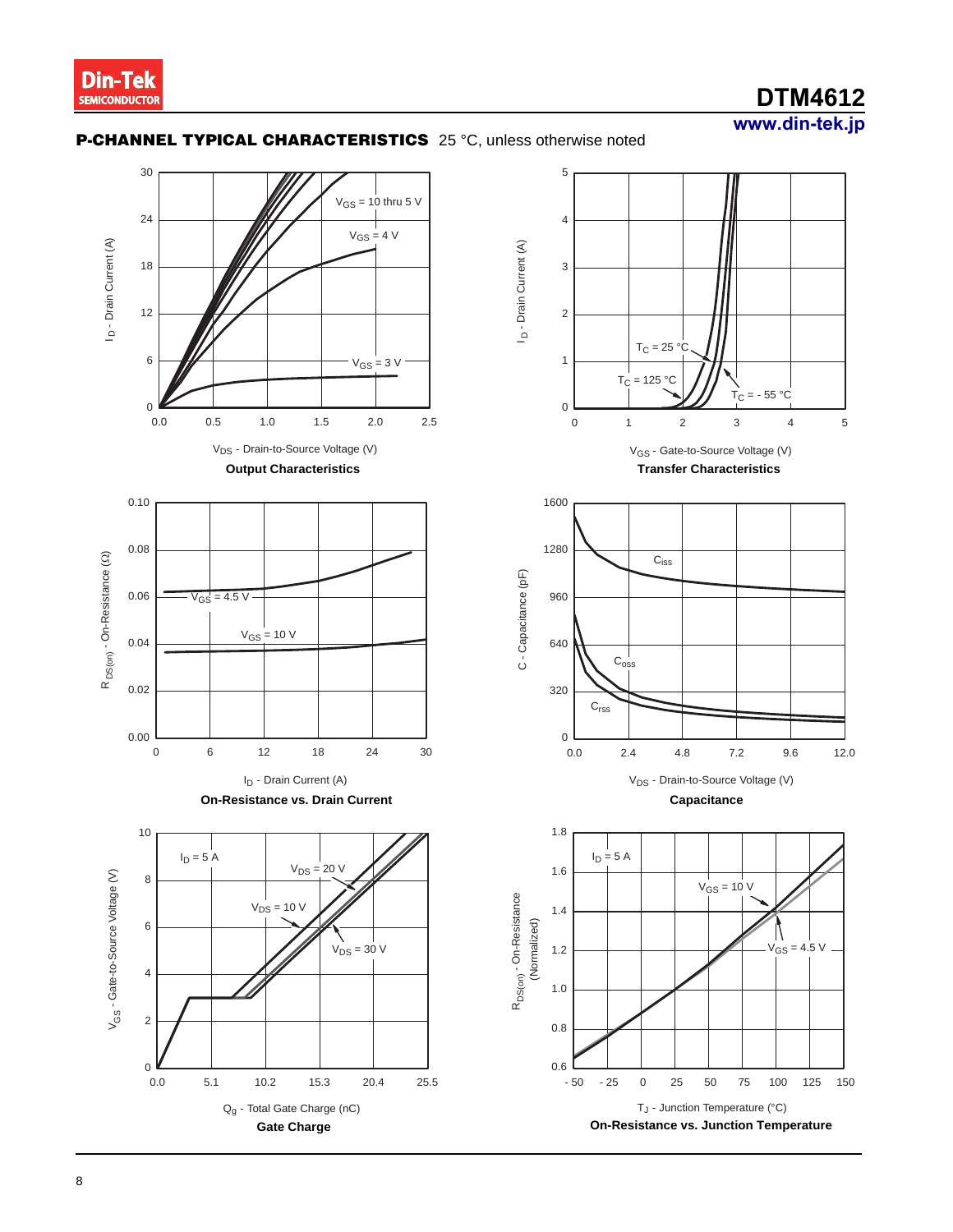

## **www.din-tek.jp DTM4612**

#### **P-CHANNEL TYPICAL CHARACTERISTICS** 25 °C, unless otherwise noted







**On-Resistance vs. Gate-to-Source Voltage**



**Single Pulse Power, Junction-to-Ambient**

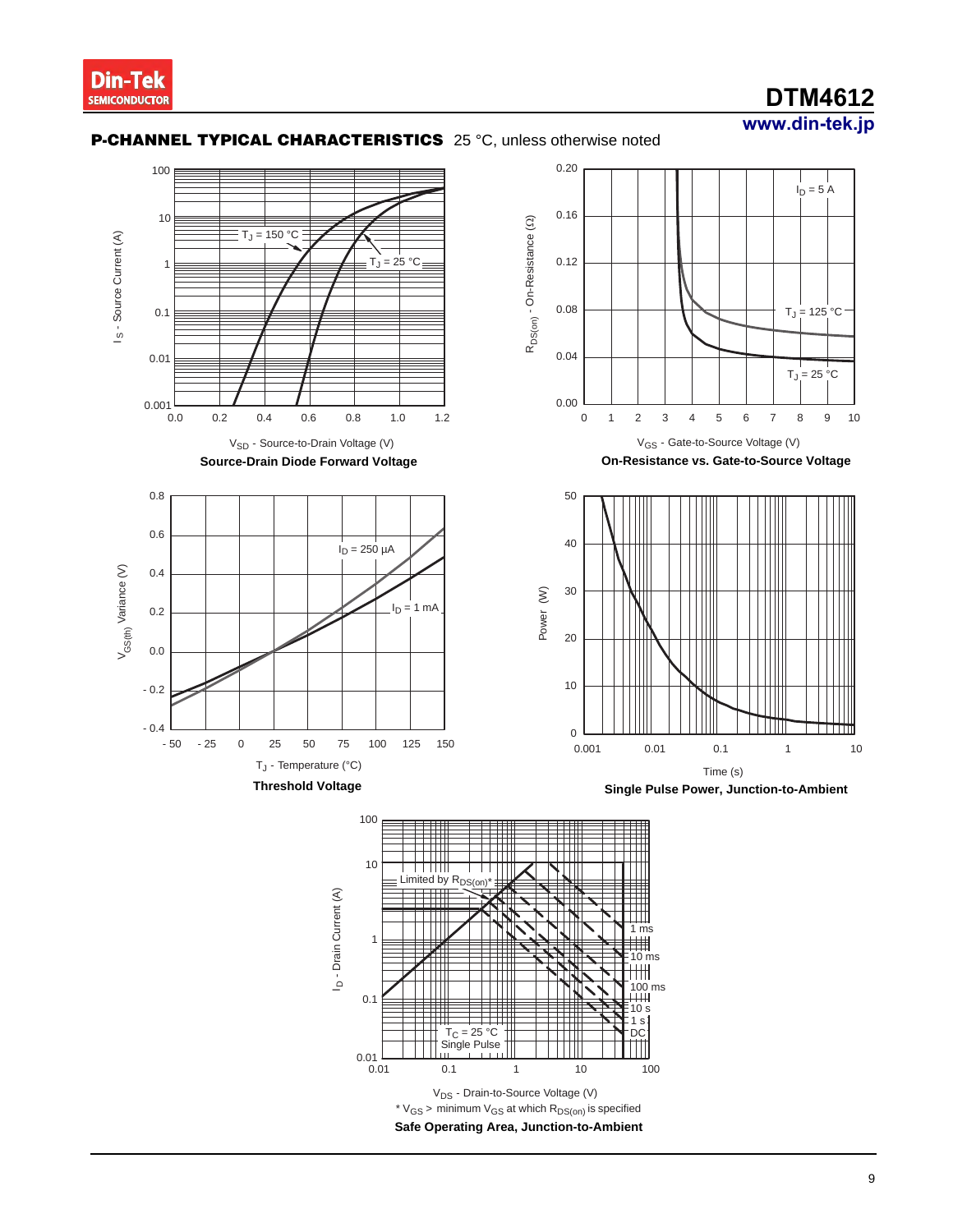**www.din-tek.jp DTM4612**

### **P-CHANNEL TYPICAL CHARACTERISTICS** 25 °C, unless otherwise noted



\* The power dissipation P<sub>D</sub> is based on T<sub>J(max)</sub> = 150 °C, using junction-to-case thermal resistance, and is more useful in settling the upper dissipation limit for cases where additional heatsinking is used. It is used to determine the current rating, when this rating falls below the package limit.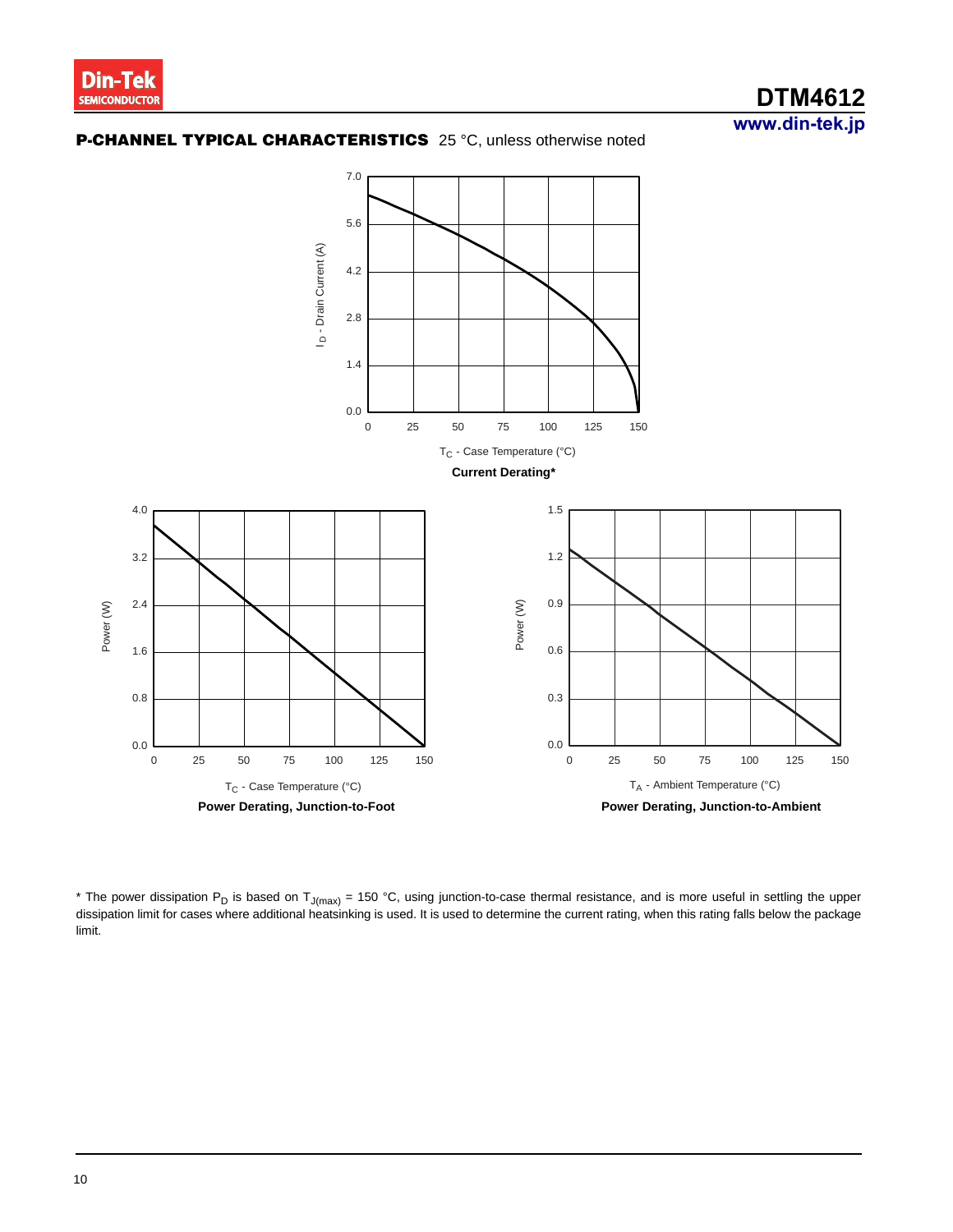# **DTM4612**

### **www.din-tek.jp**



#### **P-CHANNEL TYPICAL CHARACTERISTICS** 25 °C, unless otherwise noted

**Normalized Thermal Transient Impedance, Junction-to-Foot**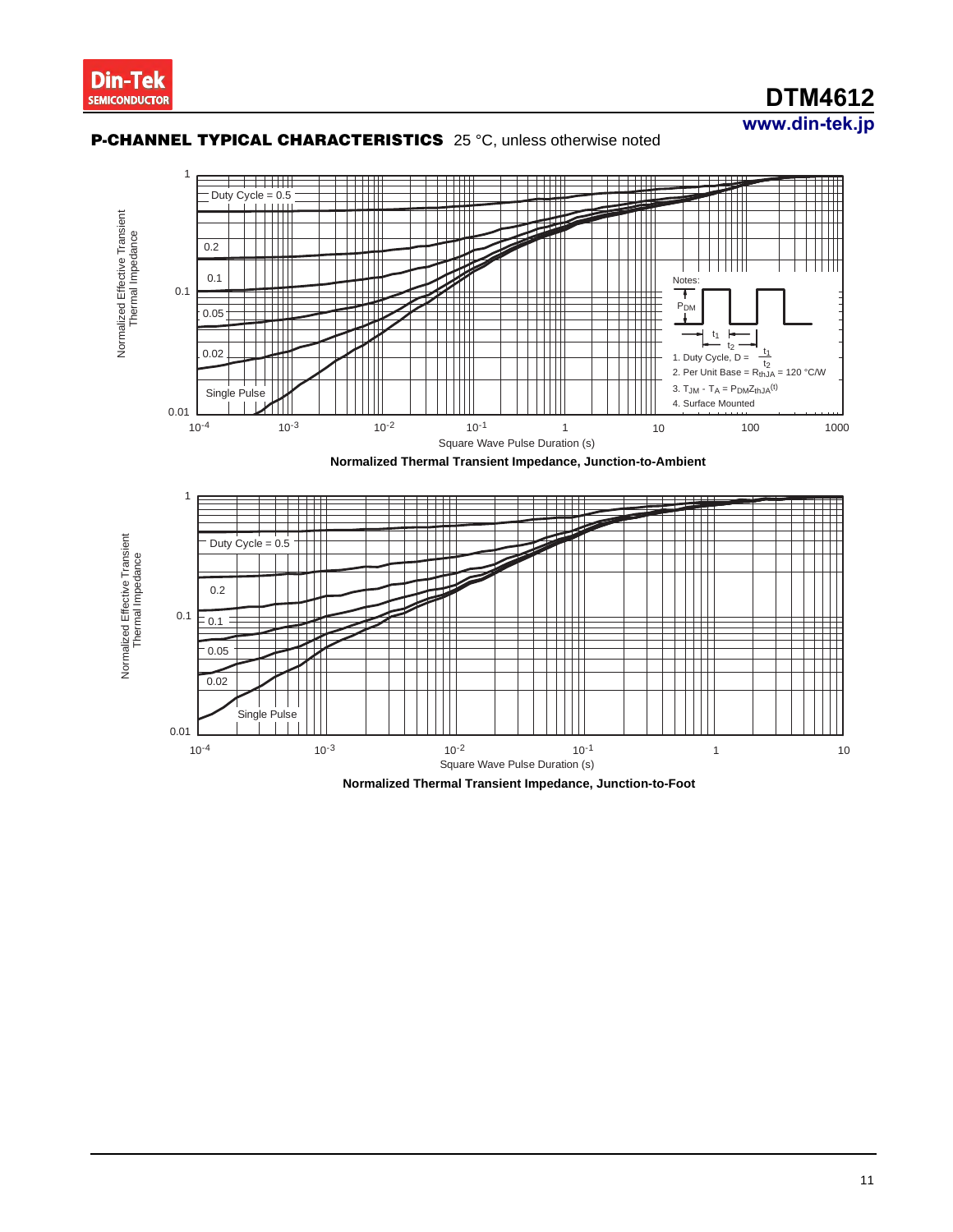

# **Package Information**

**www.din-tek.jp**

## **SOIC (NARROW): 8-LEAD**

JEDEC Part Number: MS-012





|                                             |             | <b>MILLIMETERS</b> | <b>INCHES</b> |            |  |  |
|---------------------------------------------|-------------|--------------------|---------------|------------|--|--|
| <b>DIM</b>                                  | <b>Min</b>  | <b>Max</b>         | <b>Min</b>    | <b>Max</b> |  |  |
| A                                           | 1.35        | 1.75               | 0.053         | 0.069      |  |  |
| A <sub>1</sub>                              | 0.10        | 0.20               | 0.004         | 0.008      |  |  |
| В                                           | 0.35        | 0.51               | 0.014         | 0.020      |  |  |
| С                                           | 0.19        | 0.25               | 0.0075        | 0.010      |  |  |
| D                                           | 4.80        | 5.00               | 0.189         | 0.196      |  |  |
| E                                           | 3.80        | 4.00               | 0.150         | 0.157      |  |  |
| e                                           |             | 1.27 BSC           | 0.050 BSC     |            |  |  |
| H                                           | 5.80        | 6.20               | 0.228         | 0.244      |  |  |
| h                                           | 0.25        | 0.50               | 0.010         | 0.020      |  |  |
| L                                           | 0.50        | 0.93               | 0.020         | 0.037      |  |  |
| q                                           | $0^{\circ}$ | $8^{\circ}$        | $0^{\circ}$   | 8°         |  |  |
| S                                           | 0.44        | 0.64               | 0.018         | 0.026      |  |  |
| ECN: C-06527-Rev. I, 11-Sep-06<br>DWG: 5498 |             |                    |               |            |  |  |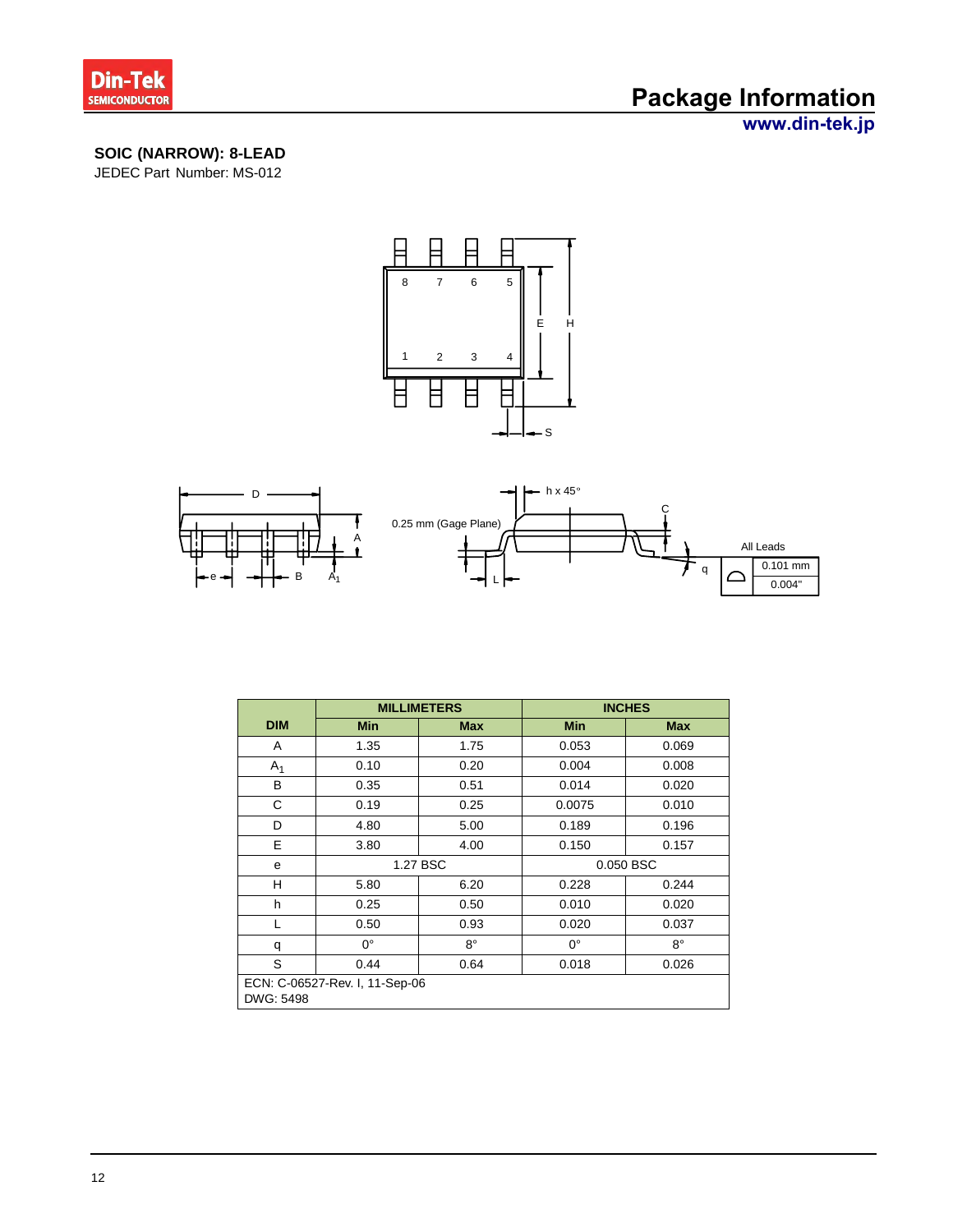

# **Application Note**

**www.din-tek.jp**

#### **RECOMMENDED MINIMUM PADS FOR SO-8**



Recommended Minimum Pads Dimensions in Inches/(mm)